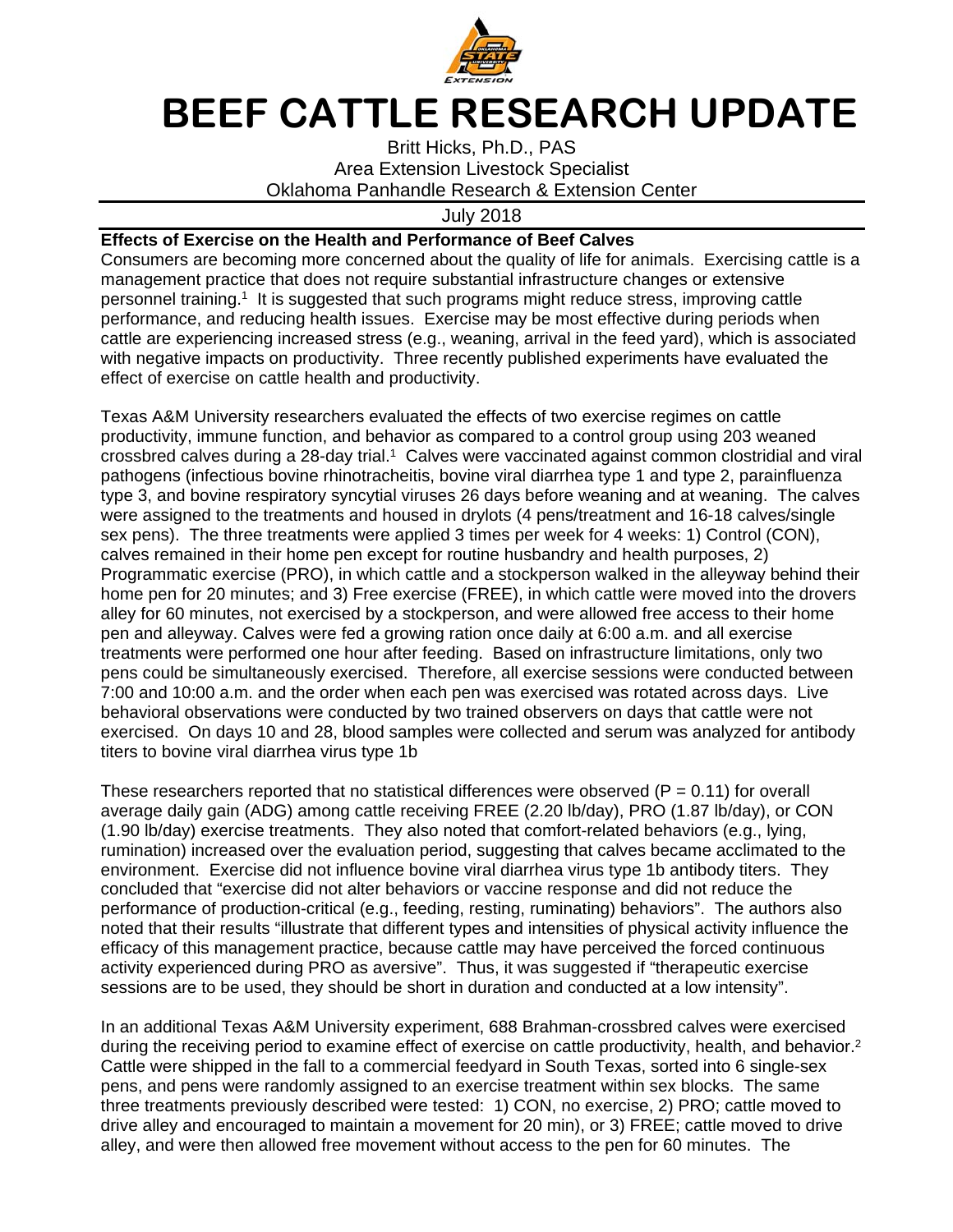treatments were applied three times weekly (12 sessions) across a 35 day period, between 7:00 and 10:00 a.m. at least 1 hour post feed delivery. Behavioral observations were conducted weekly, prior to treatment implementation and on days that calves were not exercised.

These authors reported that gain to feed ratio ( $P = 0.59$ ; 0.16, 0.14, and 0.15 for CON, PRO, and FREE, respectively) and mortality rate ( $P = 0.85$ ; 1.5, 1.4, and 2.1% for CON, PRO, and FREE, respectively) did not differ among treatments. However, cattle assigned to CON had greater ADG  $(3.35 \text{ lb/day})$  than FREE or PRO  $(3.15 \text{ and } 3.06 \text{ lb/day})$ , respectively;  $P = 0.03$ ), and FREE exercised cattle tended ( $P = 0.07$ ) to have greater ADG than PRO. The percentage of calves treated for respiratory disease did not differ among treatments. As reported in the first Texas A&M experiment, across treatments, calves spent more time lying ( $P = 0.04$ ) and resting ( $P < 0.01$ ), and less time feeding  $(P = 0.03)$ , drinking  $(P = 0.01)$ , ruminating  $(P < 0.01)$  and walking  $(P < 0.01)$  as the receiving period progressed. These researchers concluded that exercise treatments did not compromise feed efficiency or cattle behavior; however, exercised cattle had lower ADG suggesting that exercise reduces receiving period gains without improving animal health or altering behaviors.

Oklahoma State University researchers recently conducted an experiment to determine the effects of exercise on receiving calf health and performance during a 56-day receiving period using.3 In this experiment, 94 head of 550 lb steers were either exercised or not exercised over the receiving period. Exercise consisted of walking 3 days per week (Monday, Wednesday, and Friday) at approximately 5:30 a.m. (before the morning feed delivery) for a distance of ~0.33 miles at an average walking speed of 2.23 miles per hour, resulting in approximately 10 minutes of exercise. Exercise was conducted by walking behind the calves on foot with no verbal communication or driving aids in an attempt to minimize stress.

The effects of exercise on calf performance and health are shown in Table 1. No differences in body weight or ADG due to exercise were observed. The exercised calves were more efficient compared with non-exercised calves during the overall 56 day trial  $(P = 0.02)$ . Across treatments, 35.1% of the steers were treated at least once for clinical signs of bovine respiratory disease (BRD). The number of calves that required a second antimicrobial treatment for BRD tended ( $P = 0.08$ ) to be reduced for non-exercised calves compared with exercised calves. These researchers concluded that this "experiment suggests that moderate routine exercise conducted in a low stress manner could potentially improve feed conversion efficiency during the receiving period".

| rable T. Lilect of exercise on call performance and health over 50 days. |             |          |         |
|--------------------------------------------------------------------------|-------------|----------|---------|
| Item                                                                     | No Exercise | Exercise | P-value |
| Initial BW, Ib                                                           | 549         | 551      | 0.74    |
| Day 56 BW, lb                                                            | 784         | 786      | 0.68    |
| ADG.                                                                     | 4.18        | 4.20     | 0.83    |
| DMI, lb                                                                  | 19.78       | 18.73    | 0.12    |
| Gain:Feed                                                                | 0.213       | 0.226    | 0.02    |
| $1st$ antimicrobial treatment, % <sup>1</sup>                            | 31.4        | 36.5     | 0.45    |
| $2nd$ antimicrobial treatment, % <sup>2</sup>                            | 4           | 14       | 0.08    |
| $3rd$ antimicrobial treatment, % $33$                                    | 0           | 4        | 0.11    |
| Total antimicrobials, % <sup>4</sup>                                     | 35.4        | 54.5     | 0.11    |

Table 1. Effect of exercise on calf performance and health over 56 days.

<sup>1</sup> 1<sup>st</sup> antimicrobial treatment = % of calves receiving an antimicrobial treatment.

 $22<sup>nd</sup>$  antimicrobial treatment = % of calves receiving a 2nd antimicrobial treatment out of calves receiving an initial antimicrobial treatment.

 $3$  3rd antimicrobial treatment = % of calves receiving a 3rd antimicrobial treatment out of calves receiving a 2nd antimicrobial treatment.

4 Total antimicrobials = total number of antimicrobial treatments administered as a % of calves. Adapted from Woolsoncroft et al., 2018

In conclusion, results from the two Texas studies illustrate that different types and intensities of physical activity influence the efficacy of exercise in a management program. All three studies